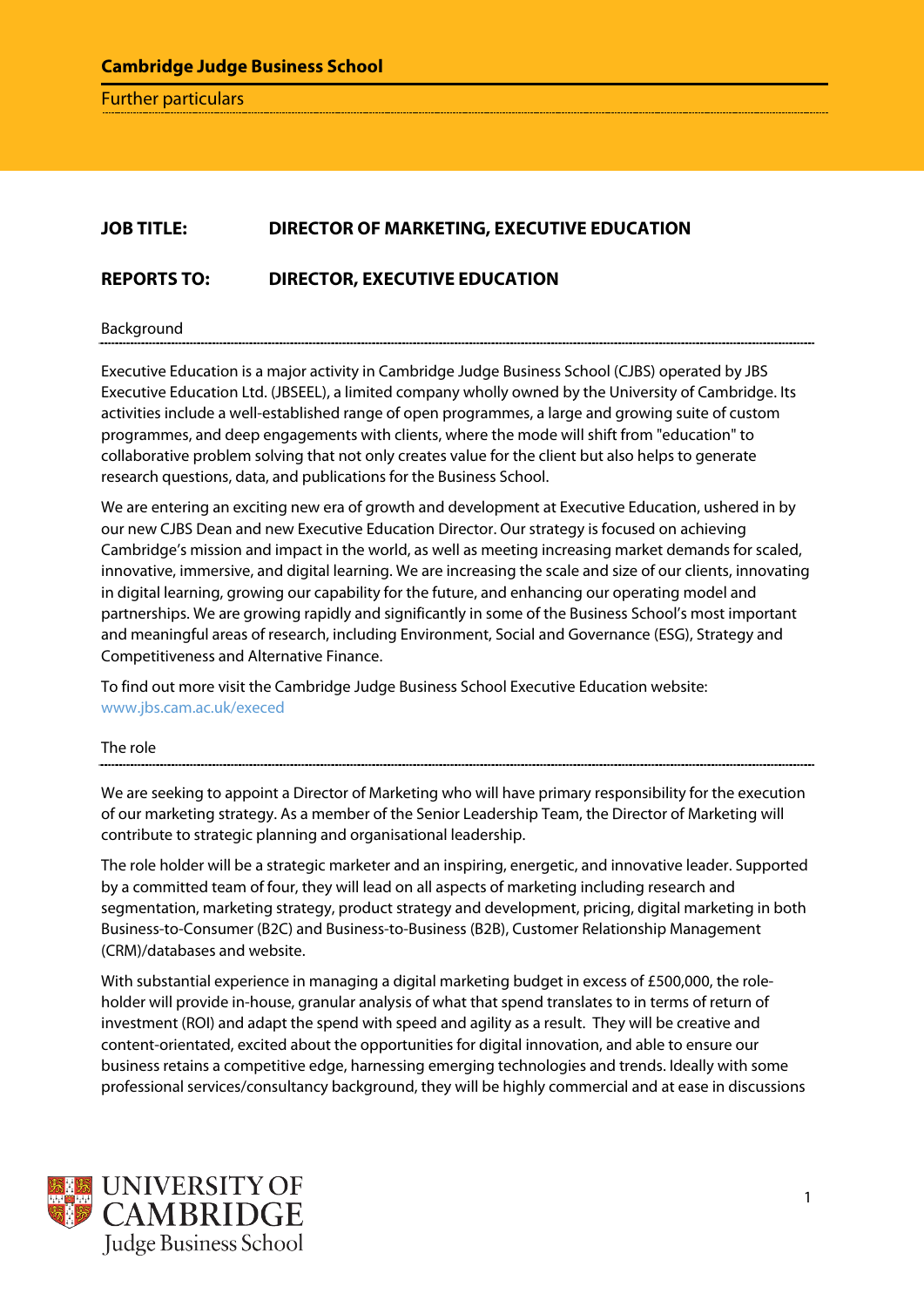around strategy and business topics generally, with both the rest of the Leadership team and with Business School faculty.

The role-holder will have a good understanding of Account-Based Marketing and will be skilled at stakeholder management. They will be able to support and ignite our growth agenda, supporting the sales teams and focusing on scale across the business.

The Director of Marketing will be responsible for the stewardship of the Executive Education brand, as part of the overarching CJBS brand (overseen by Cambridge Judge's Corporate Communications & Marketing team) and will plan for the use of the brand across all mediums.

In addition to the role's strategic and operational requirements, the Director of Marketing will need the interpersonal skills and the collaborative mindset to work effectively with very senior internal and external colleagues and stakeholders, as well as keeping their own marketing team motivated and driven.

## **Main responsibilities**

## Marketing strategy

- Develop and deliver a vision and strategic plan for Executive Education's marketing, designed to support its ambitious growth agenda and stated mission to be a world-class executive education provider within a University-based business school community.
- Produce an innovative annual marketing plan for Executive Education, in alignment with the organisational strategy and in close collaboration with key stakeholders.
- Management of Hubspot to help align sales and marketing and optimise strategy to generate more qualified leads. Analyse key marketing performance metrics and use tracking tools to provide market research, forecasts, competitive analyses, campaign results, and consumer trends to formulate actionable insights for the marketing team.
- Identifying new revenue opportunities and ensuring the continuous improvement of Executive Education's marketing efforts.

## Digital innovation

- In collaboration with the Digital Team, lead on the digital experience with oversight of content production including video and other technologies to drive traffic and sales.
- Develop and deliver a strategy for marketing innovation, ensuring that Executive Education makes the most effective use of all digital technologies, consistently keeping ahead of global marketing trends and establishing a position at the forefront of innovative thinking in order to maintain competitive advantage.

### Team management

- Expertly lead, motivate and develop a high-performing marketing with responsibilty across research and segmentation, marketing strategy, product strategy and development, pricing, digital marketing in both B2C and B2B, CRM/databases, merchandise, and organisational website.
- Act as a role model to team members and other operational and administrative staff, communicating the importance of high standards, innovation, and championing a culture of customer care.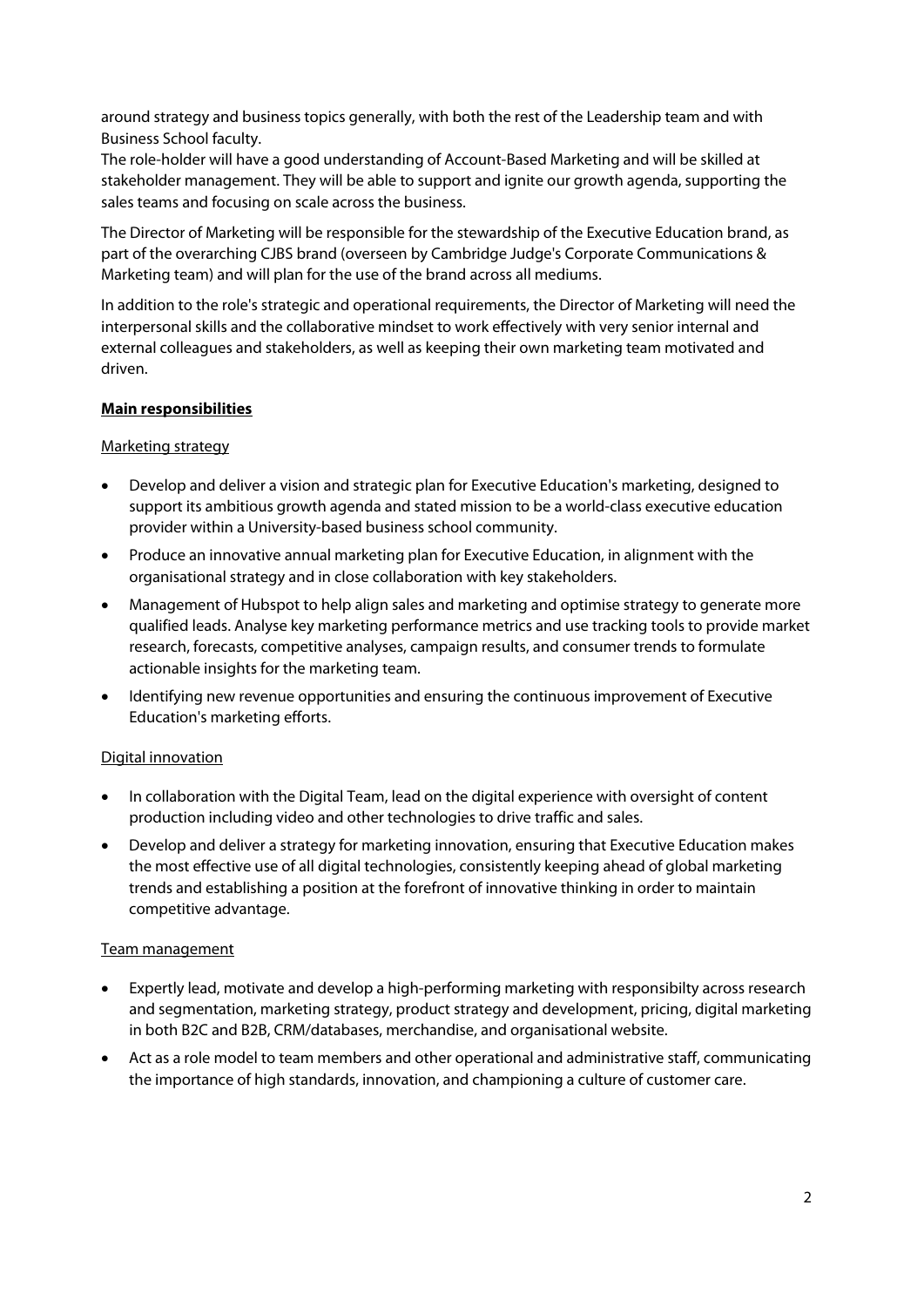## Budget and procurement

- Effectively manage and steward an annual marketing budget in excess of £500K, able to track and analyse spend in terms of Cost per Sale and Cost per Lead and identify trends driving the direction of both, adapting campaigns and spend accordingly to maximise ROI.
- Provide proactive and high-quality design, content production and procurement services for Executive Education.

## Corporate branding

- Lead and advise on the development of the corporate brand to drive the business forward, using marketing insights to contribute towards the overall business strategy.
- Lead Executive Education's corporate market research and analysis to measure its current position and to develop strategic initiatives to improve its rankings in conjunction with the Corporate Communications & Marketing team, which oversees rankings communications. This will include the implementation and use of metrics and research for tracking the trends across the range of markets from which we draw Executive Education participants.
- Work with the Online Communications team (part of the Corporate Communications & Marketing team) on the development of the Executive Education section of Cambridge Judge Business School's website and any additional websites.

## The person

The ideal candidate should have the following qualities, skills and attributes. You are asked to provide a covering letter demonstrating how your own experience meets these requirements:

### Essential

- Educated to degree level or equivalent with strong professional credentials in marketing and/or related areas.
- Significant experience of working at a senior level in a marketing leadership role.
- Proven experience of having successfully developed and implemented a corporate marketing strategy in a complex organisation.
- Experience of having developed and led high-performance teams. Effective people and team management skills.
- Proven ability to innovate in marketing and to demonstrate original thinking in identifying and deploying new technologies to best effect. In-depth knowledge and understanding of new media, sufficient to identify and deliver innovative marketing solutions.
- Superb oral and written communication skills, including the ability to draft compelling strategic plans, develop business plans, oversee the drafting of effective marketing materials and act as brand ambassador for Executive Education.
- Well-honed analytical skills to evaluate effectiveness of market position and techniques for improvement.
- Experience of brand management and the ability to develop an effective strategy in this area.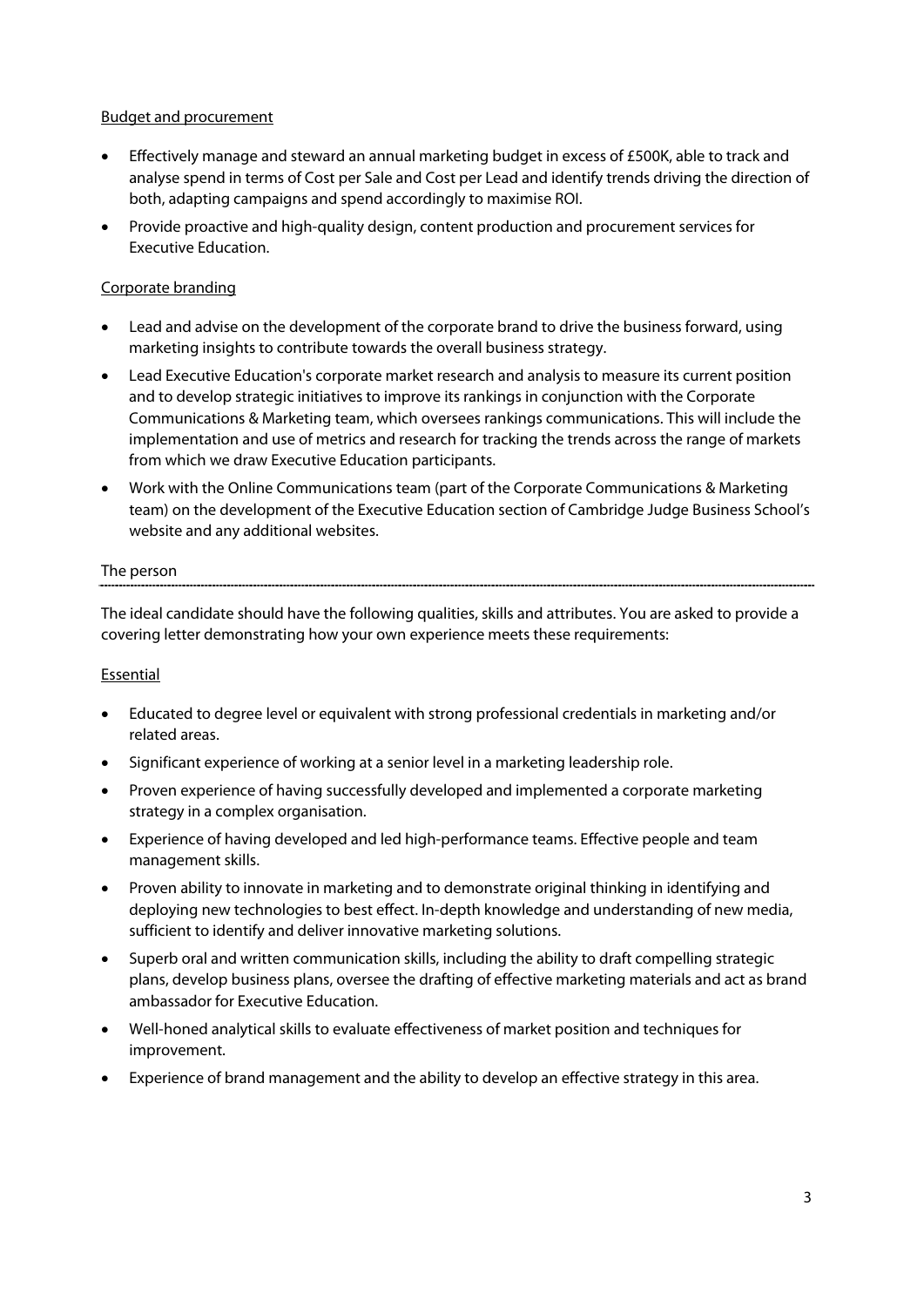- Numerate and business-minded, with experience of developing and managing significant budgets across various functions.
- Experience of managing client-supplier relationships, both internally and externally.
- Experience of negotiating and managing commercial supply and distribution arrangements.
- A creative mind thinking outside of the box, questioning the status quo.

## Desirable

- A PSF/Consultancy background.
- Experience of working in highly competitive markets with demanding internal and external clients.
- Understanding of, and empathy with, the values and goals of executive education within a worldclass business school.

### **Benefits**

There will be a nine-month probationary period. Holiday entitlement is 33 days per annum plus eight days of public holidays. The post holder will be eligible to participate in the company's staff incentive plan (Annual Employee Bonus Scheme). Competitive salary. We operate a hybrid working environment, with three days per week in the office to collaborate, and two days working flexibly from home.

The University of Cambridge comprises more than 150 departments, faculties, schools and other institutions, plus a central administration and 31 independent and autonomous Colleges. It is one of the world's oldest and most successful universities, with an outstanding reputation for academic achievement and research.

With excellent benefits, extensive learning opportunities, a commitment to health and well-being, and a stimulating and attractive environment, the University of Cambridge is a great place to work. Our employees are eligible for a wide range of competitive benefits and services. We give them access to numerous discounts on shopping, health care, financial services, and public transport. We also offer competitive pensions and a tax-efficient bicycle scheme. Full details can be found on the HR website: [www.hr.admin.cam.ac.uk/pay-benefits.](https://www.hr.admin.cam.ac.uk/pay-benefits)

### Application arrangements

Candidates are asked to complete the CHRIS/6 cover sheet (parts 1 & 3) available on the website and send it, with a full curriculum vitae and a covering letter explaining your interest in the position and how your experience would help you to fulfil the role, to our recruitment consultant Martin Hawes, The Edge Selection mgh@theedgeselection.co.uk to arrive no later than midnight on Sunday 19 June 2022.

Applicants are required to provide details of two referees. These will not be contacted unless the applicant is shortlisted.

Applicants who do not hear from us within six weeks of the above date should assume they have not been shortlisted.

Equality of opportunity at the University

The University of Cambridge is committed to a proactive approach to equality, which supports and encourages all under-represented groups, promotes an inclusive culture and values diversity. Entry into